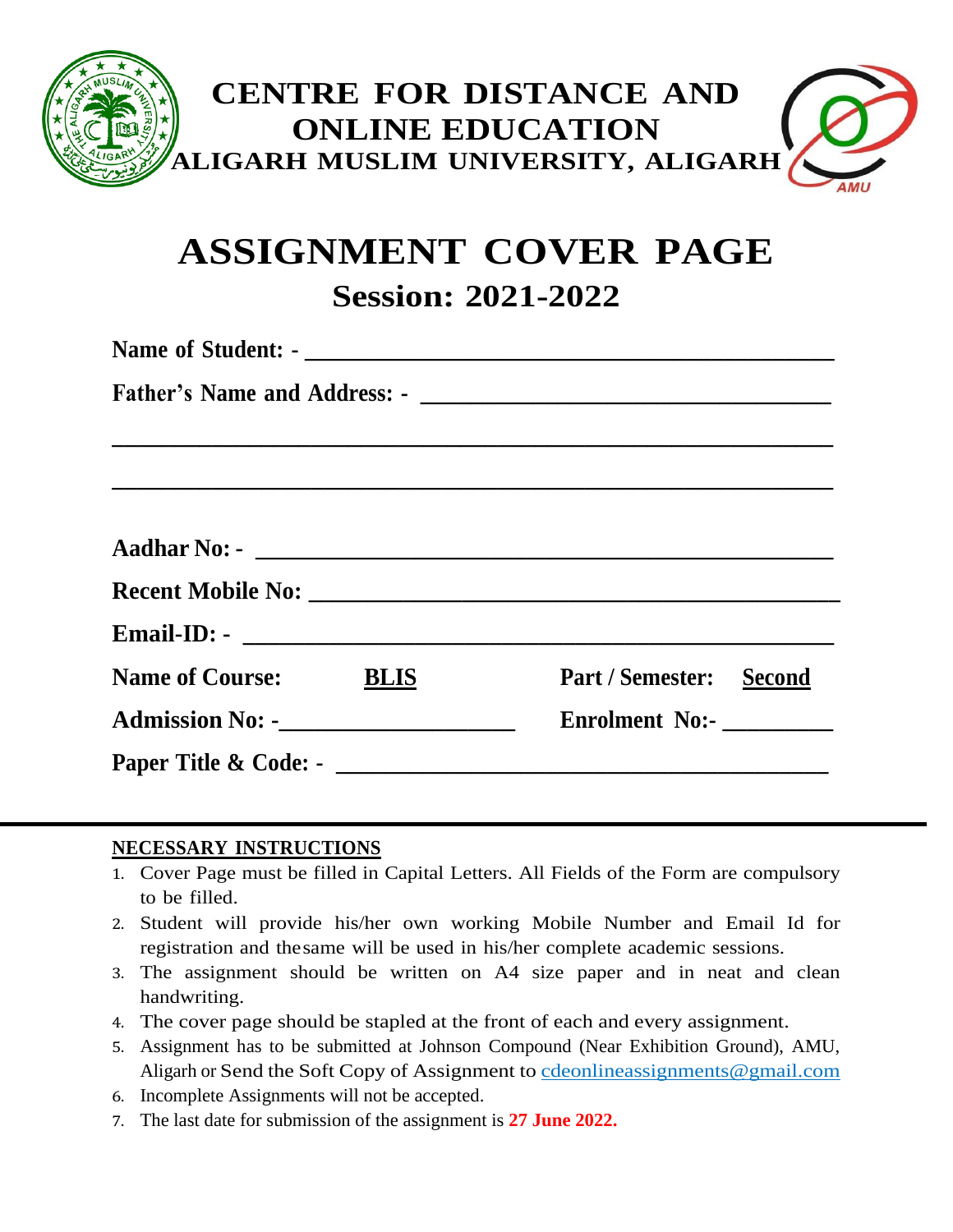# **CENTRE FOR DISTANCE AND ONLINE EDUCATION ALIGARH MUSLIM UNIVERSITY Session: 2021-2022 Bachelor of Library and Information Science (BLIS) II-SEMESTER IT Applications in Libraries (BLIS-06)**

# **ASSIGNMENT**

**Total Marks: 25**

### **Section: A**

#### **Attempt any three (03) questions (150-200 words). 3 x 3= 9**

- Q1. What is Computer? Discuss generations of computer in brief.
- Q2. Differentiate between Input and Output devices of a computer. Discuss input devices in detail.
- Q3. What is Binary System? Explain data representation in computer.
- Q4. What is software? Discuss Business Model and Functions wise software.
- Q5. Write short notes on
	- Mail Merge
	- Graphics vs. Text Based

#### **Section: B**

#### **Attempt any two (02) questions (300-400 words). 8 x 2= 16**

Q1. What is Open-Source Software? Describe the advantages and disadvantages of Open Source Software. Give some examples of open-source Library Management software systems.

- Q2. Describe operating System. Discuss any one single user operating system.
- Q3. Write Short notes on
	- Computer Based Acquisition System
	- Computer Based Serials Control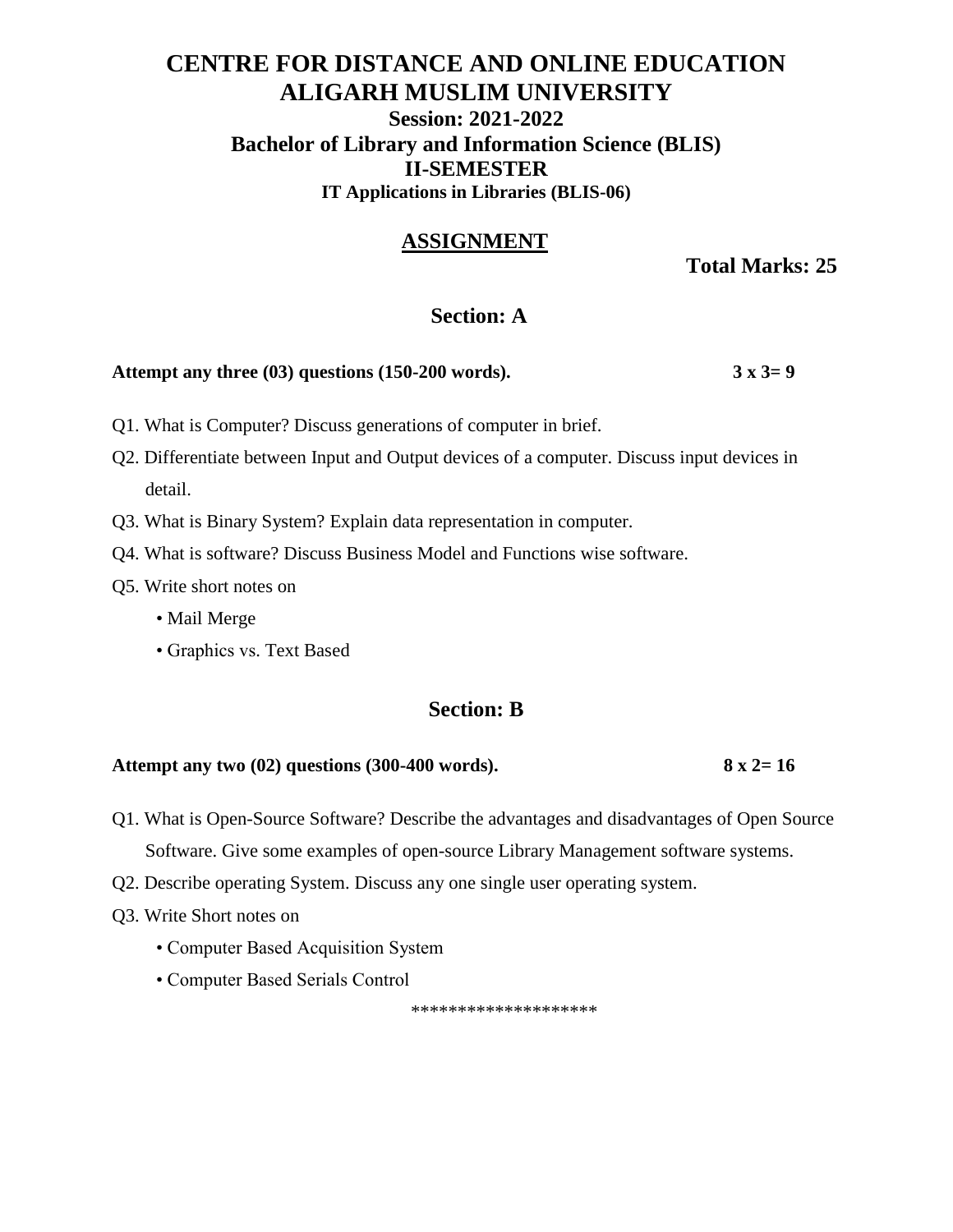# **CENTRE FOR DISTANCE AND ONLINE EDUCATION ALIGARH MUSLIM UNIVERSITY Session: 2021-2022 Bachelor of Library and Information Science (BLIS) II- SEMESTER Reference and Information Sources (BLIS-07)**

# **ASSIGNMENT**

**Total Marks: 25**

# **Section: A**

#### **Attempt any three (03) questions (150-200 words). 3 x 3= 9**

Q1. What are Information Sources? Explain classification of documents given by different authors.

- Q2. What do you mean by user studies? Discuss different methods of user studies in Libraries.
- Q3. Define Trade Bibliography with examples.

Q4. Write short notes on.

- Patents
- Maps, Atlases and Globes

Q5. Discuss the evaluation criteria of Encyclopaedia Americana and Encyclopaedia Britannica.

# **Section: B**

#### **Attempt any two (02) questions (300-400 words). 8 x 2= 16**

- Q1. Describe Reference Sources? Explain in detail different types of reference sources.
- Q2. What are Geographical sources? Enumerate different types of Geographical sources with examples.

Q3. Write Short notes on

- Government Publications
- Citation Index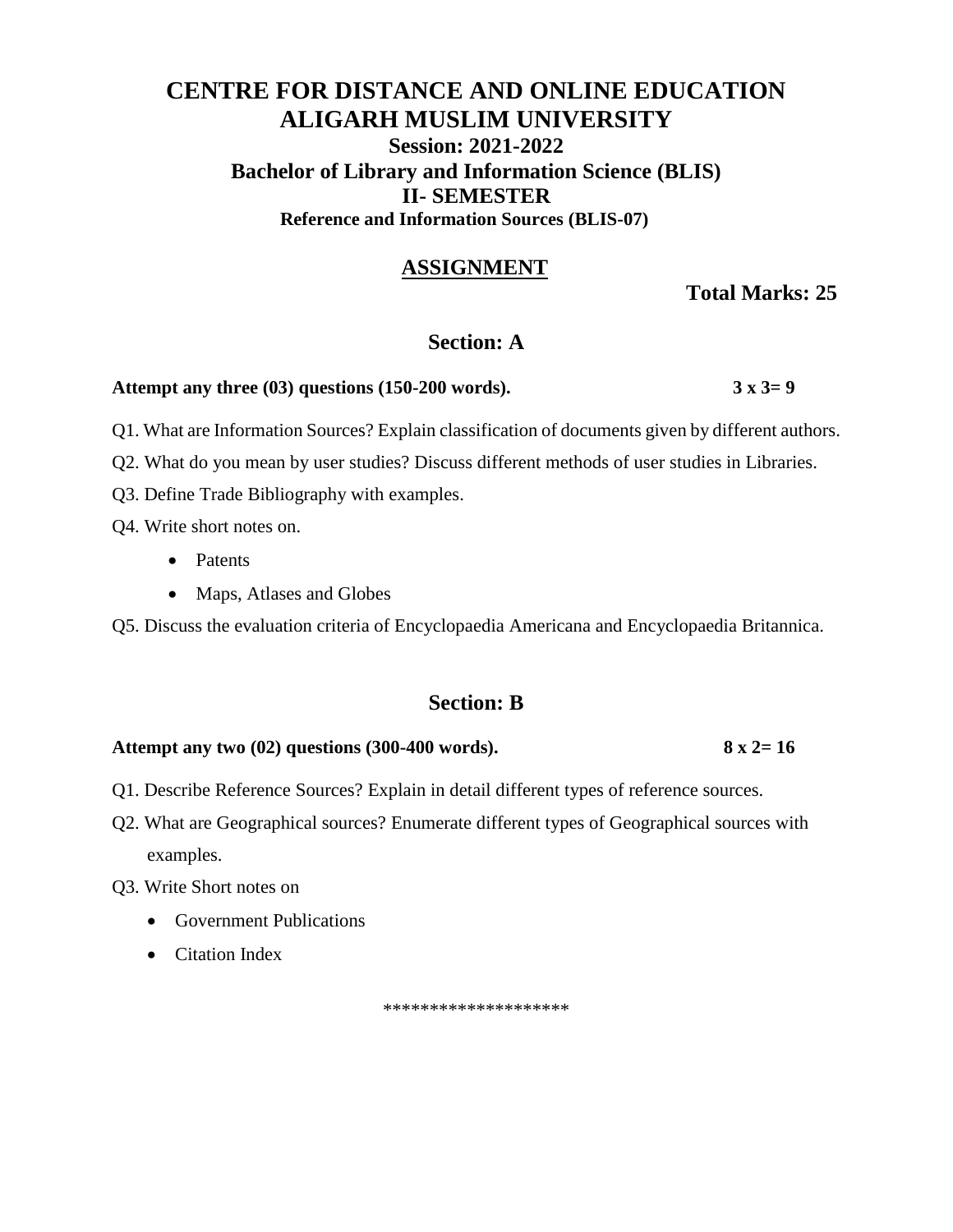# **CENTRE FOR DISTANCE AND ONLINE EDUCATION ALIGARH MUSLIM UNIVERSITY Session: 2021-2022 Bachelor of Library and Information Science (BLIS) II- SEMESTER Information Services (BLIS-08)**

# **ASSIGNMENT**

**Total Marks: 25**

### **Section: A**

#### **Attempt any three (03) questions (150-200 words). 3 x 3= 9**

- Q1. Discuss the approaches or viewpoints of need of the users.
- Q2. Define Reference Service. Discuss in detail the concepts of reference service given by different authors.
- Q3. Define Literature Search and its need. Enumerate the different steps involved in literature search.
- Q4. What do you understand by electronic databases? State briefly the development of online Databases.
- Q5. Write short notes on.
	- Paperless source
	- Steps of SDI

#### **Section: B**

#### **Attempt any two (02) questions (300-400 words). 8 x 2= 16**

- Q1. Explain document delivery service and state the factors that govern the efficiency of this service. List some of the problems associated with the document delivery service
- Q2. Discuss the organization and Management of Information Services in detail.
- Q3. Write short notes on
	- Pro-Quest and Right Pages/Science Direct
	- Indexing and Abstracting Databases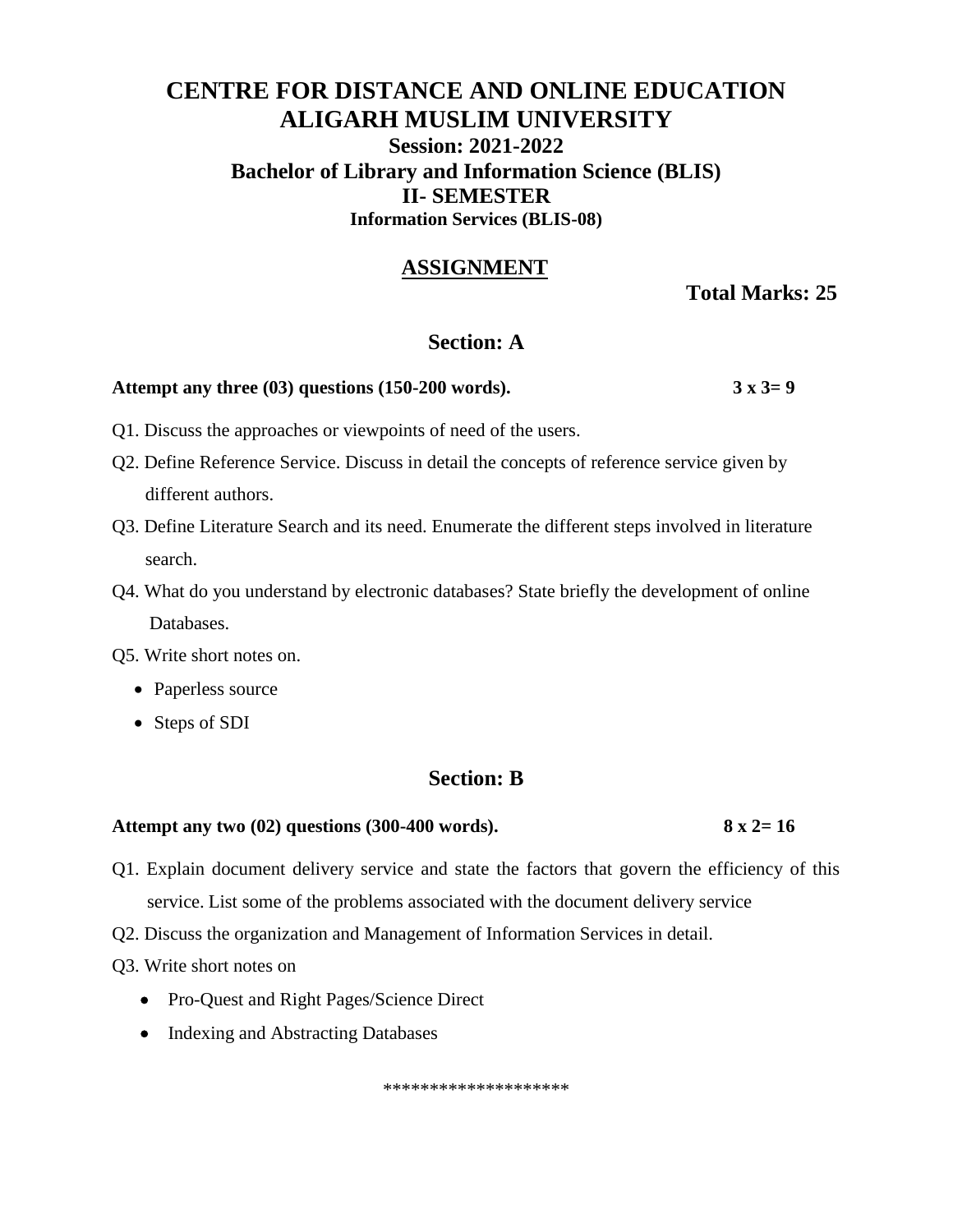# **CENTRE FOR DISTANCE AND ONLINE EDUCATION ALIGARH MUSLIM UNIVERSITY Session: 2021-2022 Bachelor of Library and Information Science (BLIS) II-SEMESTER Library Cataloguing (Theory) (BLIS-09)**

# **ASSIGNMENT**

**Total Marks: 25**

# **Section: A**

#### **Attempt any three (03) questions (150-200 words).**  $3 \times 3 = 9$

- Q1. Define Library catalogue and its types. Describe the objectives of Library catalogue given by Dr. S. R. Ranganathan.
- Q2. Explain the categories of Non-Print Media.
- Q3. Describe the levels of description in AACR 2 in detail.
- Q4. Discuss the techniques of subject indexing.
- Q5. Write short notes on
	- Centralised Cataloguing
	- Cataloguing-In-Publication

# **Section: B**

#### **Attempt any two (02) questions (300-400 words). 8 x 2=16**

- Q1. Discuss in detail the punctuation and descriptions given in Skeleton Card.
- Q2. Give a detailed account of Common Communication Format (CCF).

Q3. Write short notes on

- $\bullet$  AACR 1
- AACR 2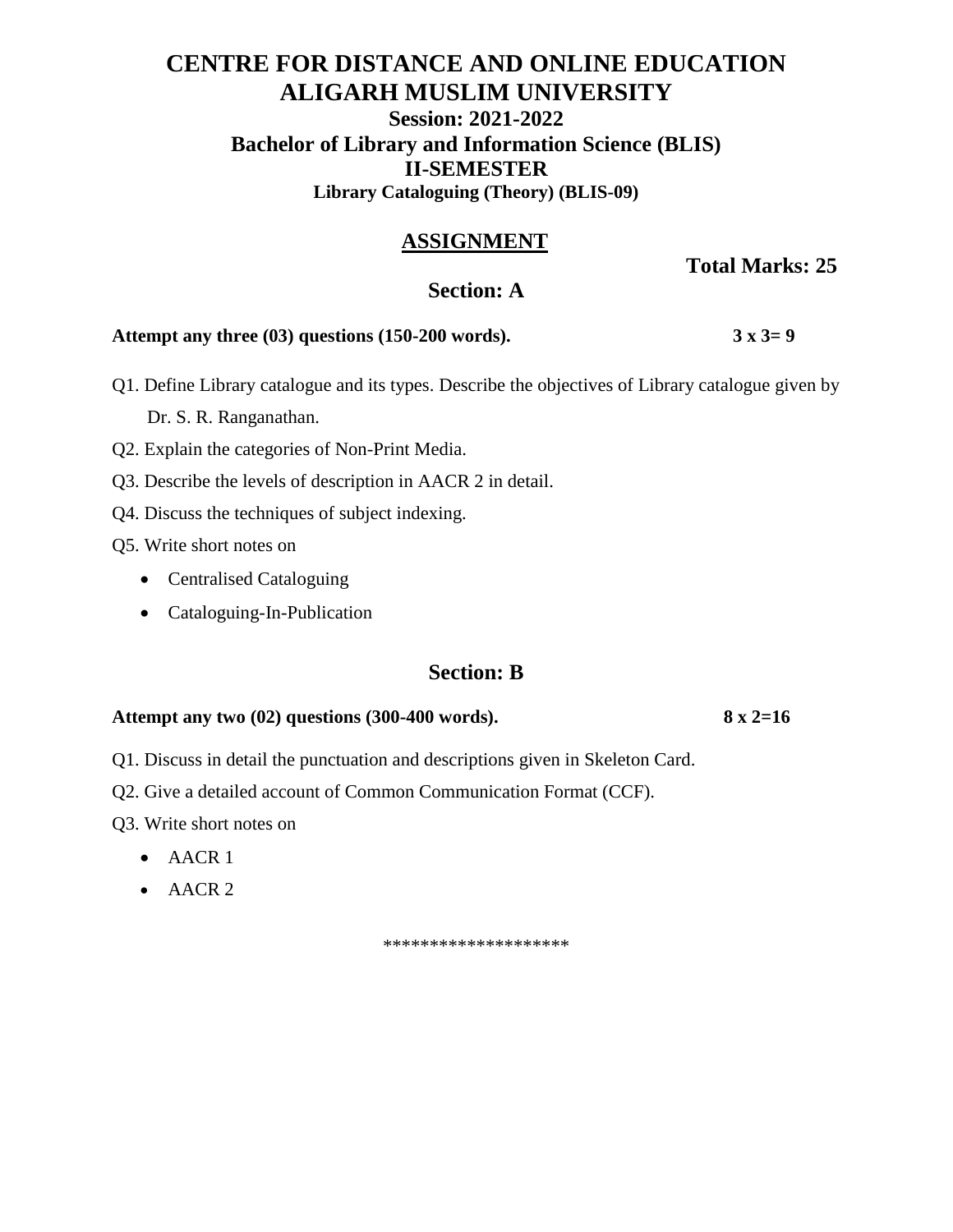# **CENTRE FOR DISTANCE AND ONLINE EDUCATION ALIGARH MUSLIM UNIVERSITY Session: 2021-2022 Bachelor of Library and Information Science (BLIS) II-SEMESTER Library Cataloguing (Practical) AACR-II and CCC (BLIS-10)**

# **ASSIGNMENT**

**Total Marks: 25**

Catalogue any **Three** of the following titles according to **AACR2** and any **Two** titles according to **CCC**

All questions carry equal marks.

#### **Document No. 1**

# A HISTORY OF LIBRARIES IN THE WESTERN WORLD

by Elmer D. Johnson

The Scarecrow Press, INC. New York and London 1965

**Call Number 2vl'N N65 Accession Number 652 Pages 418 Size 22x14 cm ISBN 0-40403514-0**

**Other Information There are bibliographies at the end of each chapter.**

**Document No. 2**

# SOCIAL STRUCTURE AND PERSONALITY

# by A PSYCHOLOGIST

# Henry Barker London 1953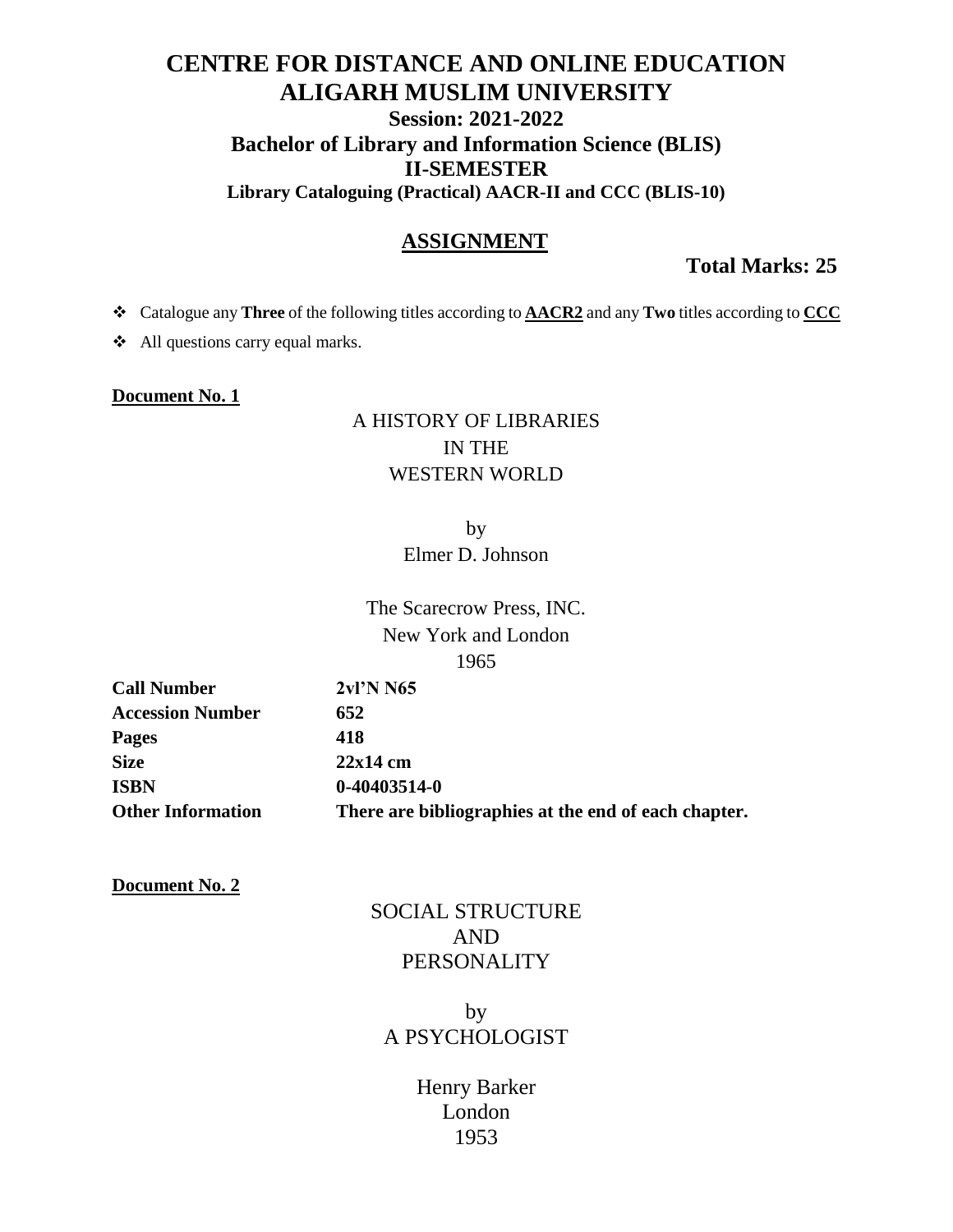| <b>Call Number</b>       | $S:70gY$ N53                                                      |
|--------------------------|-------------------------------------------------------------------|
| <b>Accession Number</b>  | 5621                                                              |
| <b>Pages</b>             | $v + 302$                                                         |
| <b>Size</b>              | $21x18$ cm                                                        |
| <b>Other Information</b> | The real name of the author is John Milton. He is commonly        |
|                          | identified by the phrase 'a psychologist' in the chief sources of |
|                          | information of his works and in reference sources.                |

#### **Document no. 3-**

# PRODUCTION SYSTEM MODELS OF LEARNING AND DEVELOPMENT

Edited by David Klahr Pat Langley And Robert Neches

The MIT Press Cambridge, London England 1987

| <b>Call Number</b>      | 153/PRO        |
|-------------------------|----------------|
| <b>Accession Number</b> | 12455          |
| <b>Pages</b>            | xii, 466       |
| Size                    | 24 cm          |
| <b>ISBN</b>             | 0-262-111114-4 |

**Document no. 4-**

# PROJECTIVE GEOMETRY

by

Herbert Busemann and Paul Kelly

# Second Edition

The MacMillan Press LTD London 1978